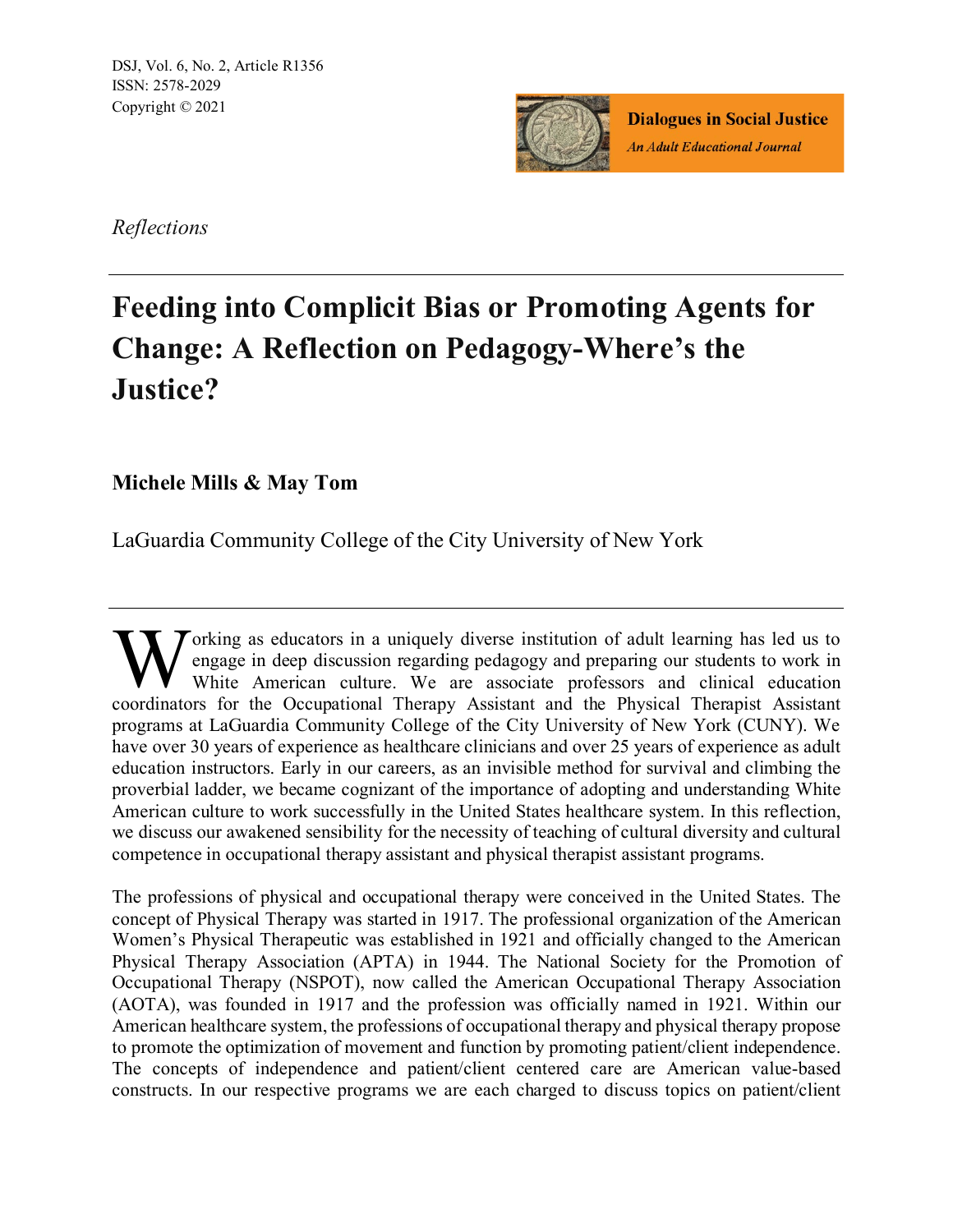centered care. Discussions focus on American approaches to healthcare. Many of these approaches challenge the cultural mores of our students and highlight White American values and mores. Occupational therapy and physical therapy professions are not very diverse. We are members of the ethnic and cultural minority within our respective professions and academic settings. The race, ethnicity and gender makeup of occupational therapists in the US is predominantly White (Non-Hispanic) at 80%, Black (Non-Hispanic) at less than 6%, and 90% female. (Data USA, 2019). The race, ethnicity and gender makeup of physical therapists is White (Non-Hispanic) at 76.3%, Asian (Non-Hispanic) at 13.5% and 67% female. (Data USA, 2019). These demographics correspond to the findings in both the American Occupational Therapy Association 2019 Workforce & Salary Survey (American Occupational Therapy Association [AOTA], 2020) and the American Physical Therapy Association Workforce Analysis (American Physical Therapy Association [APTA], 2020).

Ironically, the typical LaGuardia Community College student that we work with is from a background that is atypical for our, not so diverse, professions. LaGuardia Community College is in the county of Queens in New York City. In accordance with the United States Census Bureau (2019), Queens County is recognized as the most culturally and ethnically diverse county in New York State. Established in 1971, LaGuardia Community College has one of the largest English as a Second Language (ESL) programs in New York City. As of the Fall 2019 semester 33,577 students from more than 150 countries were admitted to LaGuardia Community College. (LaGCC-Office of Institutional Research & Assessment, 2020) A palpable component of the culture of LaGuardia Community College is pluralism. The college strives to celebrate and respect race, ethnicity, gender, religion, age, sexual orientation, disability, social class, and all representations of personal identity. The backgrounds of the culturally diverse students at LaGuardia Community College loom strong in the classroom. The LaGuardia Community College Institutional Profile of Gender and Race/Ethnicity, Fall 2019 includes the following faculty demographics: White female 60%, White male 52%, Asian female 17%, Asian male 19%, Black female 12%, Black male 18%, (LaGuardia Community College [LaGCC], Institutional Profile, 2020). Preparing culturally diverse adult occupational therapy assistant and physical therapist students for a profession that is overwhelming White has brought a reversal of challenge.

Social justice has been in question within the occupational therapy and physical therapy professions for over a century. During this contemporary time of sociopolitical tension, economic upheaval, overt health disparity, and "dis-ease" (Merriam Webster, 2022), we reflect on the

teaching cultural diversity We can no longer do, teach, think, within our professional discourses. It appears that *shelter, and breathe in the same* our pedagogy's innate aim has been to homogenize *manner as we have in the past*. and enculturate students *We can "no longer" do, teach, think, shelter, and breathe in the same* 

effectiveness of our pedagogy as it relates to into White American culture to promote

assimilation and productivity within the healthcare workforce. With best intention, we have been inadvertently dampening our students' cultural mores and fostering them to question their cultural beliefs as we sought to enculturate them into our respective professions. We have been teaching within a culture of complicity, perpetuating the culture of white supremacy, that is not congruent with the requirement of an "awakening" United States. A culture of diversity, equity, and inclusion is a must for 21st century healthcare provisions within an "awakening" United States and United States Healthcare System. White supremacy is the "elephant" in the room and has existed for so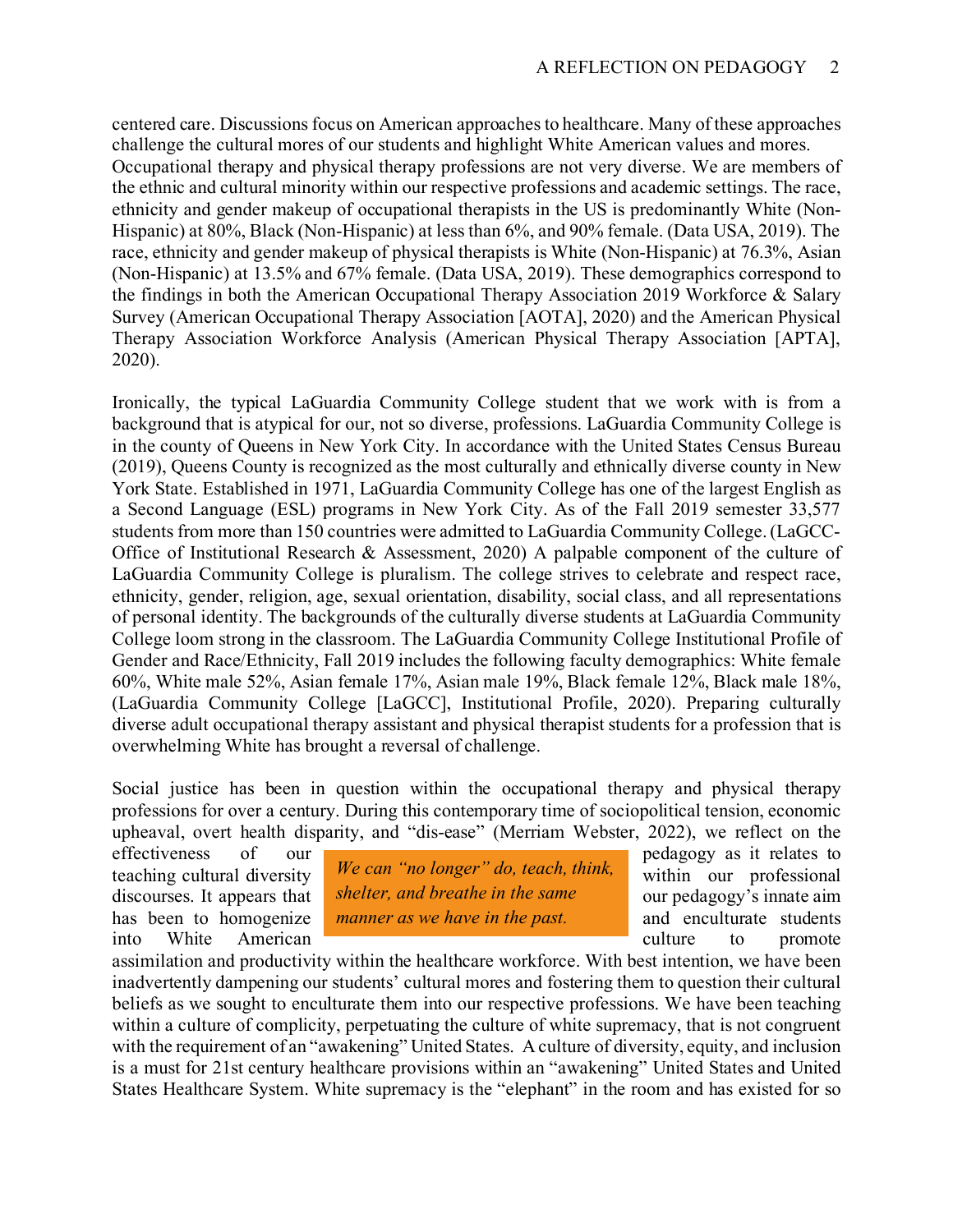long that complicity became the norm (even for clinicians of color). The elephant must be led out of the room and we must focus on strengthening our students' ability to contribute to and change the culture of healthcare.

These events, "dis-ease", COVID-19, COVID-19 xenophobia, George Floyd, Breonna Taylor, the Capitol Insurrection of January 6th, 2021, and the increase in overt anti-Asian American racist incidents (among more than have been counted) have awakened our sensibility on the teaching of cultural diversity and cultural competence. We can "no longer" do, teach, think, shelter, and breathe in the same manner as we have in the past. As Black American and Chinese American women, proud members of our beloved professions, we continue to climb the ladders of success, while ignoring the intermittent pain of difference, anonymity, and steepening performance requirements.

## OUR STORIES

s practicing clinicians and academicians we realize the importance of students maintaining their individuality and culture to work successfully in the United States healthcare system. Our hope is that the exploration of our lived experiences will prepare s practicing clin<br>
maintaining their<br>
healthcare syste<br>
and inform our students.

## May Tom

I was born in the United States and brought up by my grandmother who was born in China. Chinese values were instilled into me at a very young age. As a first generation Chinese American, I was taught to respect the hierarchy of relationships, to be obedient, to listen, to follow the rules, and not make waves. Chinese society and culture are primarily patriarchal and male dominant. Growing up and within my professional life, I needed to balance the beliefs of the Chinese and the American cultures.

I reflect, "Are the student's cultural values and identity suppressed when the student encounters situations that require the delicate balancing of patient concerns, family concerns, expectations of the healthcare facility, and the student's ethnicity and culture?" As the student enters in their clinical education, I urge the students to remember the value-based behaviors of a physical therapist assistant and always be professional. But what happens when a student experiences bias from the healthcare facility,

*The modeling of the concepts of equity and inclusivity are needed to assist our students with the skills necessary for understanding and contributing to the emerging solidarity of the "human race".*

directly or indirectly? Should this student ignore this behavior for the sake of completing their education? Should I tell the student to focus on their goal of graduation? When a student presents with a situation such as described, I might lean towards the advice of focus on completing the clinical education while providing emotional support to the student. In light of the events of 2020, I realize I may be perpetuating this bias. I should not expect students to compromise the importance of their upbringing, and their values to complete their fieldwork experience successfully. The modeling of the concepts of equity and inclusivity are needed to assist our students with the skills necessary for understanding and contributing to the emerging solidarity of the "human race".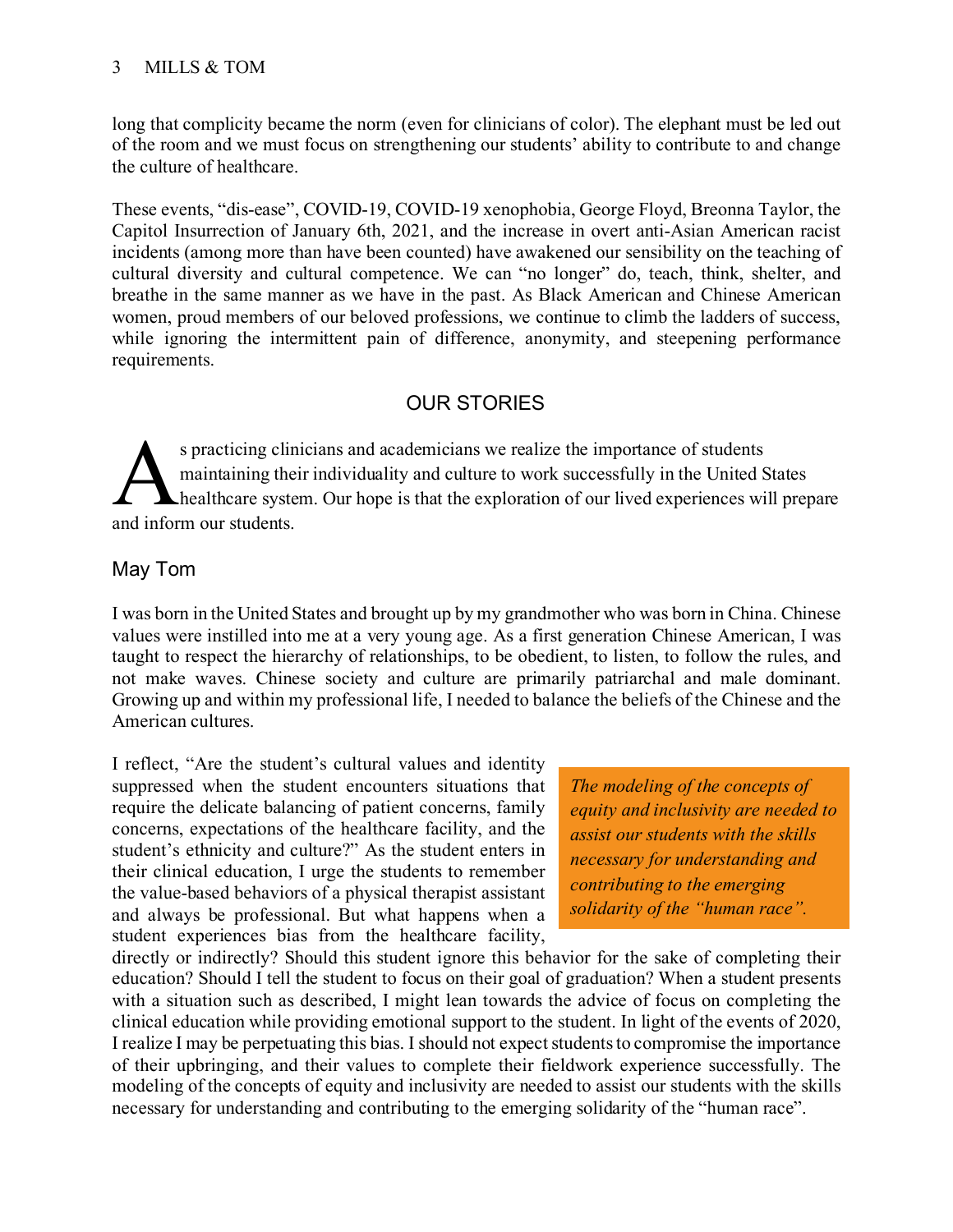As many of my adult students are immigrants, they contend with the difficulty of balancing the completion their education and maintaining their cultural and ethnic identity. The students and their clinical instructors innately believe family presence is essential to patient wellbeing. However, the common White American view of a productive treatment session does not include the routine presence of the family during therapy sessions. Families are encouraged to visit and participate in care decisions; however, their routine presence during therapy sessions is not encouraged. Families and significant others are routinely encouraged to participate by request and visit after therapy sessions. The family's "involvement" in patient care is not fostered. My students, primarily non-US born, contend that they have difficulty with the lack of routine encouragement of family presence and involvement during therapy sessions. Many of the students were brought up believing that "family is important and the best medicine".

As a practicing physical therapist of thirty years, a Chinese-American academician of twenty-five years, and an academic coordinator of clinical education of over six years, I am without a good explanation and resolution for balancing clinic expectations and student values. It is important for me to encourage my students to look at all sides of the situation, to determine a solution, and make waves as indicated to reflect the values of the physical therapy profession. This is a hurdle to overcome. Offering this point view to my students has enabled me to reinforce my values and integrity as a Chinese American physical therapist and academician. I can no longer ask my students to ignore their cultural values in order to complete the program, graduate, and have a successful career.

#### Michele Mills

I identify as a Black, African American female. I was born in the United States. I acknowledge the influence of the African American female experience and my American, West Indian American and Caribbean American heritage on the development of my personal and professional lens. My life and professional experiences have been both sweet and bitter. I have been held up within my profession and I have been kicked down, as it relates to being a person of color. I learned to keep climbing, it's the way of my family and my upbringing. Striving for success is in my DNA. My individual intersectionality has required me to thrive amidst a sea of micro-aggression within my profession…and still I rise. I rise because I have close family ties and recognize the significance of ethnic cultural values as a contributor to shaping my life, my experiences, and my pedagogy.

I reflect on an examination item that I commonly use that emphasizes client-centered goals for independence versus family-centered, familial/culturally-based goals within the introductory occupational therapy course. Routinely, based the course's promotion of client centered care and independence, an American White value, half of the class chooses the "incorrect answer", familycentered, instead of the "correct" answer , client centered. In hindsight, I began to realize that I am undervaluing students' innate ethnic and cultural differences and undermining their ability to treat a culturally diverse population within the United States. I question my complicity in perpetuating the predominance of White American values vs the plethora of multicultural values that represent true American culture.

According to *The Reference Guide to the Occupational Therapy Code of Ethics*,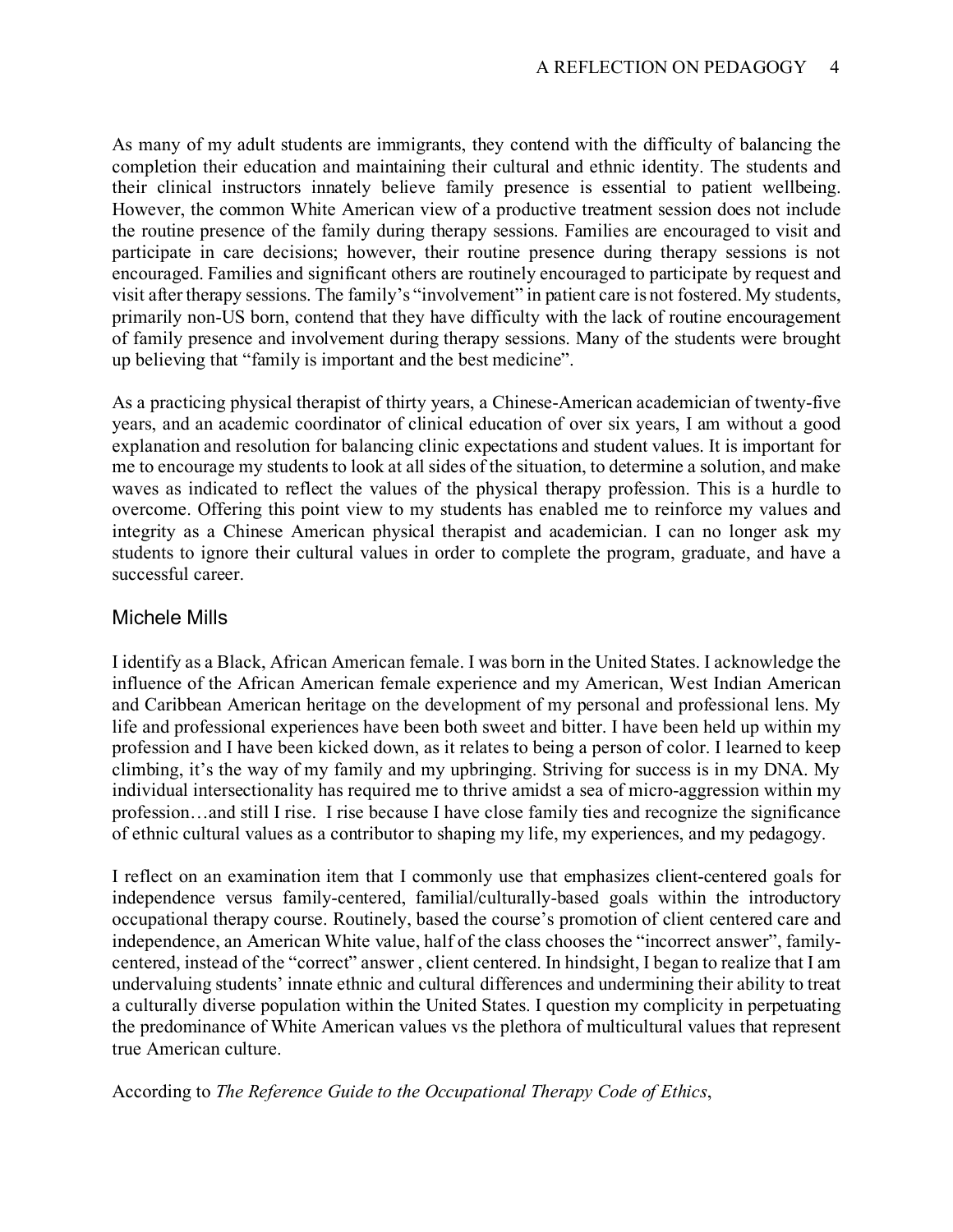Western bioethics places the self at the center of all decision making (autonomy). However, many cultures place the family, community, or society above the rights of the individual… Many people believe that the family, not the client, should make important health care decisions… When the therapist promotes independence in self-care or activities of daily living, the role of the family may be negated. (Wells, 2016, pp. 156-157)

*The increase in diverse nationalities that seek access to the American healthcare system require our students and future healthcare providers to be global citizens that are capable of maintaining their own ethnocentricity, while embracing cultural sensitivity, and striving for cultural agility.*

As an occupational therapist of over thirty-five years and an educator of over thirty years. I joined the LaGuardia Community College Occupational Therapy Assistant Program faculty six years ago. Of all the educational institutions in which I have had the opportunity to teach, LaGuardia Community College is the most ethnically and culturally diverse. I embraced the OTA program and the diversity of LaGuardia Community College. This transition brought its challenge to the scope of pedagogy as it relates to teaching the tenets of cultural competence to an already diverse student population. The challenge is teaching introspective self-reflection about one's "own" culture and cultural identity to promote an understanding of the sameness and difference of White American culture,

values, and mores. Students are guided to embrace and develop sensitivity to other cultures for successful participation as a clinician within the American healthcare system. This challenge is wonderful in its intricacies and daunting as one peers into the rabbit hole exploring and questioning the concept and development of cultural competence and student preparedness to work in an everevolving United States healthcare system.

## GIVING RISE TO THE CULTURALLY AGILE PRACTITIONER

he achievement of cultural competence is a process. Cross et al define cultural competence as "the set of congruent behaviors, attitudes, and policies that come together in a system, agency, or among professionals that enables effective work in cross-cultural situations." The achievement of cultural competence is a process. Cross et al define cultural competence as "the set of congruent behaviors, attitudes, and policies that come together in a system, agency, or among professionals that en competency that can be achieved are the competence stage and the proficiency stage.

At the competence stage, acceptance and respect for difference, continuing self-assessment regarding culture, attention to the dynamics of difference and a continuous expansion of cultural knowledge and resource occur. The proficiency stage is holding culture in high esteem and promoting competency in others. …the difference between the competence and proficiency stages is the extent to which the therapist or system regards, cultural differences and similarities. (p. 454)

Professors in the healthcare professions are responsible for teaching and providing the public with clinicians that are knowledgeable and productive in the workforce. The increase in diverse nationalities that seek access to the American healthcare system require our students and future healthcare providers to be global citizens that can maintain their own ethnocentricity, while embracing cultural sensitivity, and striving for cultural agility.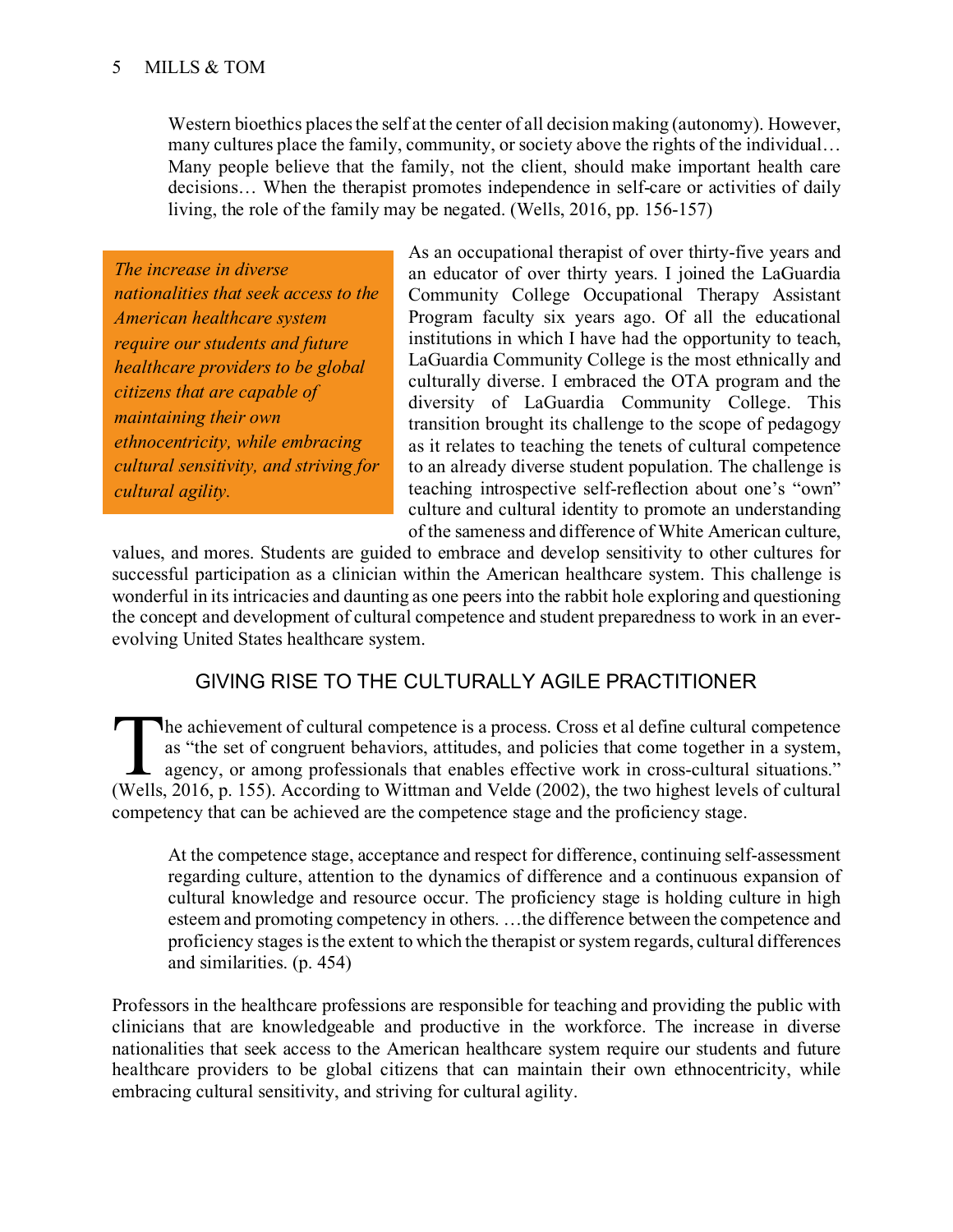Being successful and productive in our richly diverse American healthcare system requires an individual to be understanding, accepting of others and adept at integrating themselves within the process. The future practitioner is culturally agile. As clinicians and academicians we continue to engage in the development of pedagogy that guides our students and provides them with the tools needed for the development of multiculturalism and inclusivity. There should be no timeframe within this process. Teaching from a complicit stance that facilitates the mores and values related to White American supremacy are not acceptable.

A reflection on the events of the "here and now" require a paradigm shift in our teaching methods. This subject matter is not only about "teaching cultural competence", it is also a matter of reflecting on social justice within our professions and in academia. Teaching cultural

*A reflection on the events of the "here and now" require a paradigm shift in our teaching methods.*

agility and cultural responsiveness to our students requires all, students, professors, patients and healthcare practitioners to reflect on the social injustice that routinely occurs during the provision of care. Breaking the chains of habit and complicit pedagogies is a process that requires attention and intention.

#### **REFERENCES**

- American Occupational Therapy Association. (2020). AOTA 2019 workforce and salary survey. American Occupational Therapy Association. https://library.aota.org/AOTA-Workforce-Salary-Survey-2019/
- American Physical Therapy Association. (2020). APTA Physical Therapy Workforce Analysis. https://www.apta.org/your-career/careers-in-physical-therapy/workforce-data/apta-physical-therapyworkforce-analysis
- Data USA. (2019). Data USA Occupational Therapists. https://datausa.io/profile/soc/occupational-therapists
- Data USA. (2019 ). Data USA Physical Therapists. <https://datausa.io/profile/soc/physical-therapists>
- Merriam Webster. (n.d.). Dis-ease. In Merriam Webster Dictionary. Retrieved February, 20, 2021. https://www.merriam-webster.com/dictionary/disease#:~:text=noun,See%20More%20Examples
- Office of Institutional Research and Assessment-LaGuardia Community College. (2020). Fast Facts. https://www.laguardia.edu/fast-facts/
- Office of Institutional Research and Assessment-LaGuardia Community College. (2020). Institutional Profile 2020 https://www.laguardia.edu/uploadedfiles/main\_site/content/ir/docs/institutional-profile- 2020.pdf<br>States Census Bureau. (2019). Data Census. Retrieved February 20.
- United States Census Bureau. (2019). Data Census. Retrieved February 20, 2021. https://www.census.gov/quickfacts/queenscountynewyork
- Wells, S.A. (2016). Culture competency and ethical practice. In D.Y. Slate (Ed.), *Guide to the occupational therapy code of ethics,* (2015 ed.*,* pp.155-160). American Occupational Therapy Association.
- Wittman, P., & Velde, B. (2002), Attaining Cultural Competence, Critical Thinking and Intellectual Development: A Challenge for Occupational Therapists*. American Journal of Occupational Therapy*, *56*(4), 454-455.